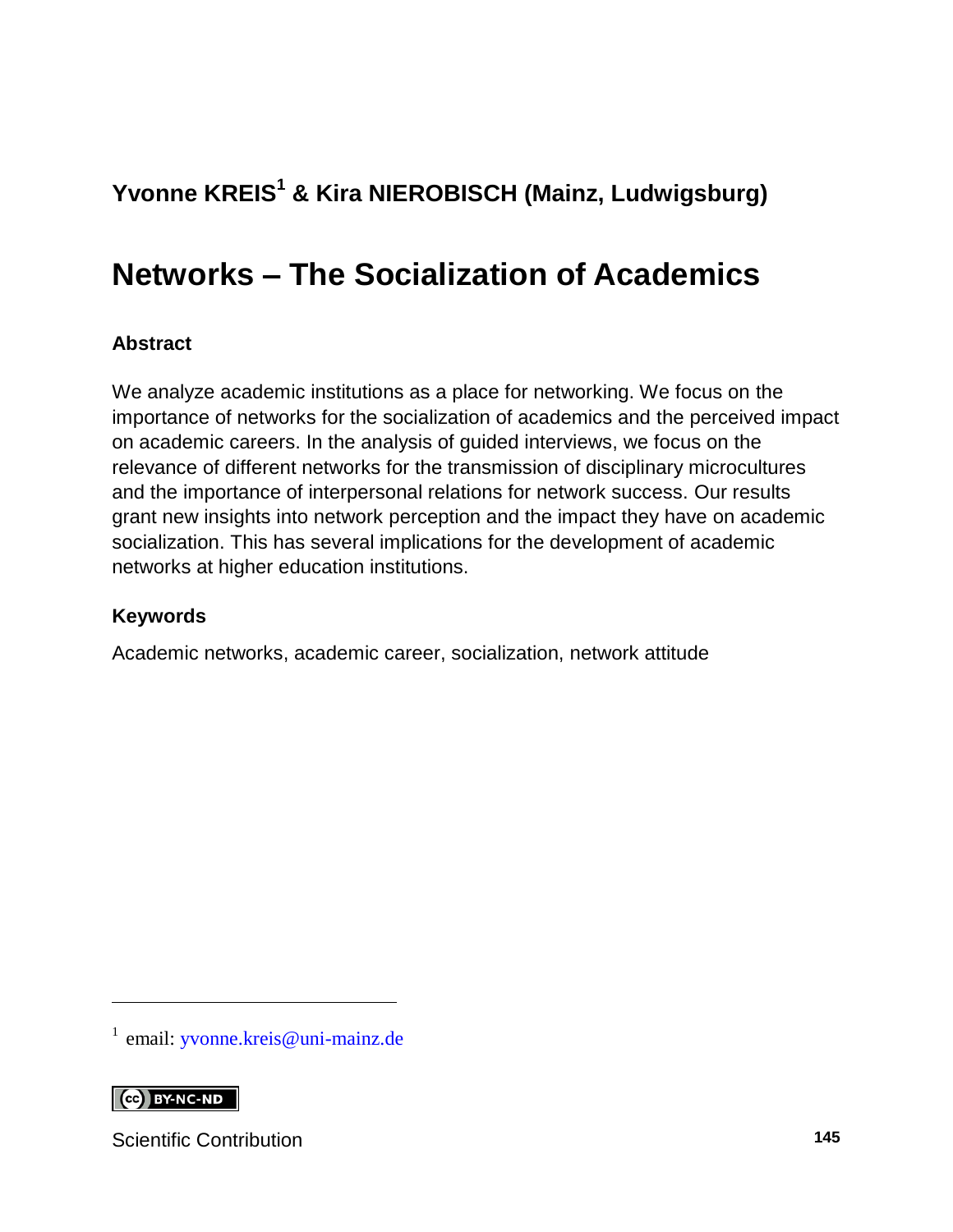## **1 Introduction**

Since networks play a vital role in the induction into and the transmission of sociocultural and disciplinary norms of academia, joining these networks is considered to be a pre-requisite for success in an academic career. When socialization is a learning process that allows individuals to acquire not only knowledge, but also specific attitudes and habits (BRAGG, 1976), then the access to, as well as, the functioning of academic networks is of high importance, as these networks are representations of current disciplinary microcultures (MÅRTENSSON, 2014).

In this paper, we address the socialization of academics via (academic) networks and their impact on careers. The prior literature on the socialization of academics has focused on the interaction between academics and/or other groups. We, in contrast, choose to analyze researchers' perceptions of their own professional networks, i.e. their interaction within academia. Our interviews focus on the impact of networks on careers without specifying any situation and/or time period. Thereby, our interview partners (IPs) allow us profound insights into both, their networks and the respective function at different career stages.

While Manuel Castells postulated the term "network society" some 20 years ago (CASTELLS, 1996), network analysis has so far mainly focused on economic and/or business settings. For example, BECKER, DAMMER & HOWALDT (2011) and HOLZER (2010) explore aspects of communication and cooperation within individual companies that are perceived as networks. WOHLFAHRT (2006) analyzes the impact of network structure on career development and promotion.

Regarding networks and academia, DOLLHAUSEN, FELD & SEITTER (2013), FELD (2011), and QUILLING, NICOLINE, GRAF & STARKE (2013) analyze academic institutions as communication and cooperation networks. However, the impact of differently designed networks on academic socialization, career development, and the perception of academic networks have so far not been addressed.

In this paper, we address the socialization via joining academic networks and the (perceived) impact of networks on academic careers. We conduct guided inter-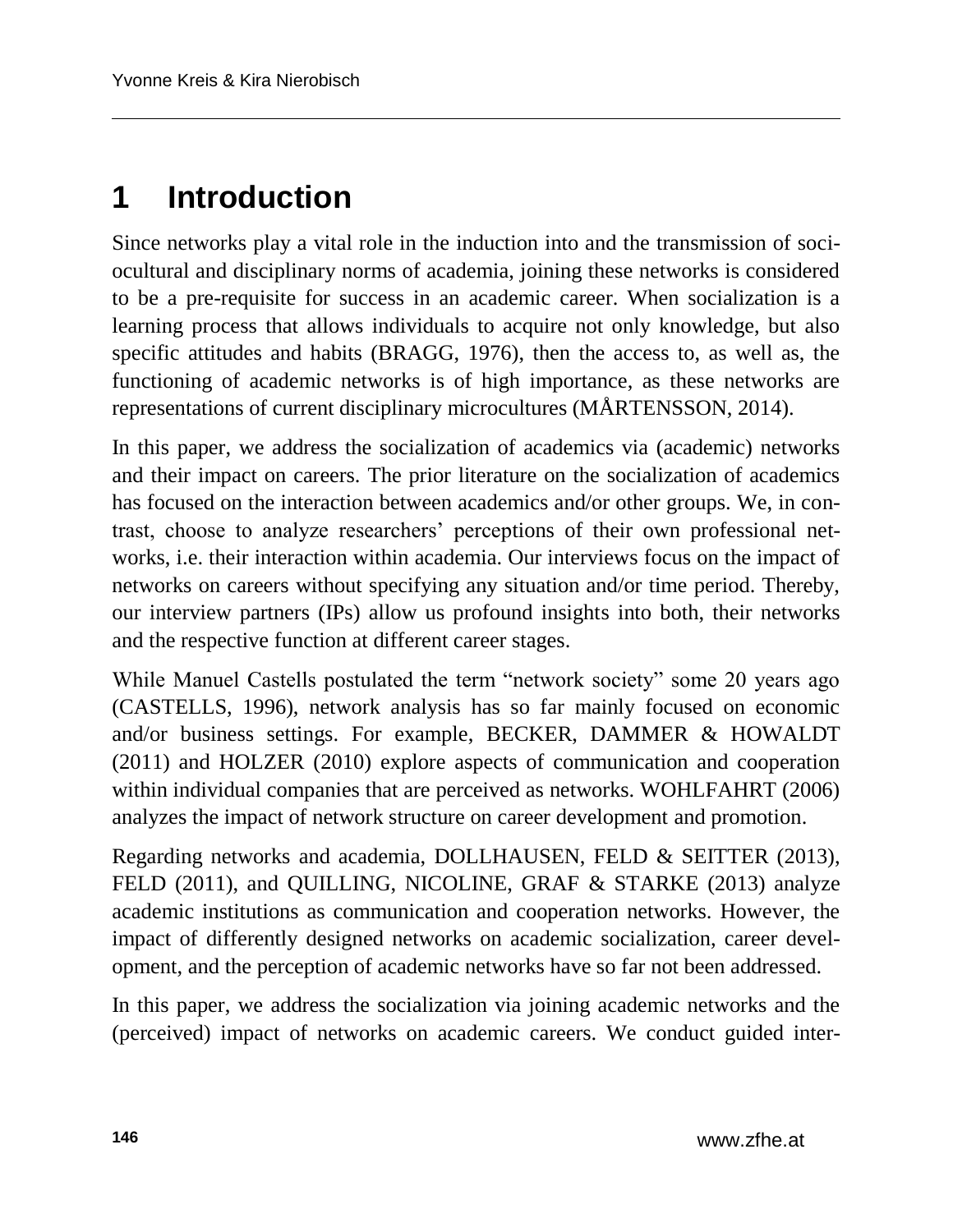views with researchers at German higher education institutions (HEIs) working in the field of social sciences or STEM (science, technology, engineering, and mathematics). In these interviews, we address individual researchers' careers, the perceived impact of networks hereon, and the perceived influence (and/or relevance) of networks in academia. Our results provide new insights on the importance of networks on academic careers; still, we consider these results preliminary as female researchers are underrepresented in the interviews.

## **2 Aspects of Network Research**

Over the past decades, the fast-paced development of information technology has emphasized information availability, information sharing, and the communication between individuals, organizations, and societies. This development together with an increasing medialization and virtualization has enabled connections between people, but also increased the perceived complexity of modern life (BAUMAN 2003, 2007; BECK, GIDDENS & LASH, 1996).

This increased importance and relevance of networks has led to an increase in research on networks in different disciplines. In social sciences, several authors have analyzed networks from a theoretical system approach (e.g. KÄMPER & SCHMIDT, 2000; LUHMANN, 1984). According to Luhmann's systems theory, a society represents a comprehensive social system/network that encompasses all other social systems. In organization science, research projects have focused on the design and function of social networks (e.g. ADERHOLD, 2004; JANSEN, 2003; TRAPPMANN, HUMMEL & SODEUR, 2005). HOLLSTEIN (2001) has studied networking (as the mechanisms and behavior patterns of building a network) and the interaction within a network. Regarding these interactions, LOOSE & SYDOW (1994) and LUHMANN (1973) highlight the importance of trust in networks. Regarding the impact of interpersonal relations on network structures, GRANOVET-TER (1973, 1974) was one of the first to suggest a linkage between individual relations and the network at large, i.e. between a micro and a macro perspective. He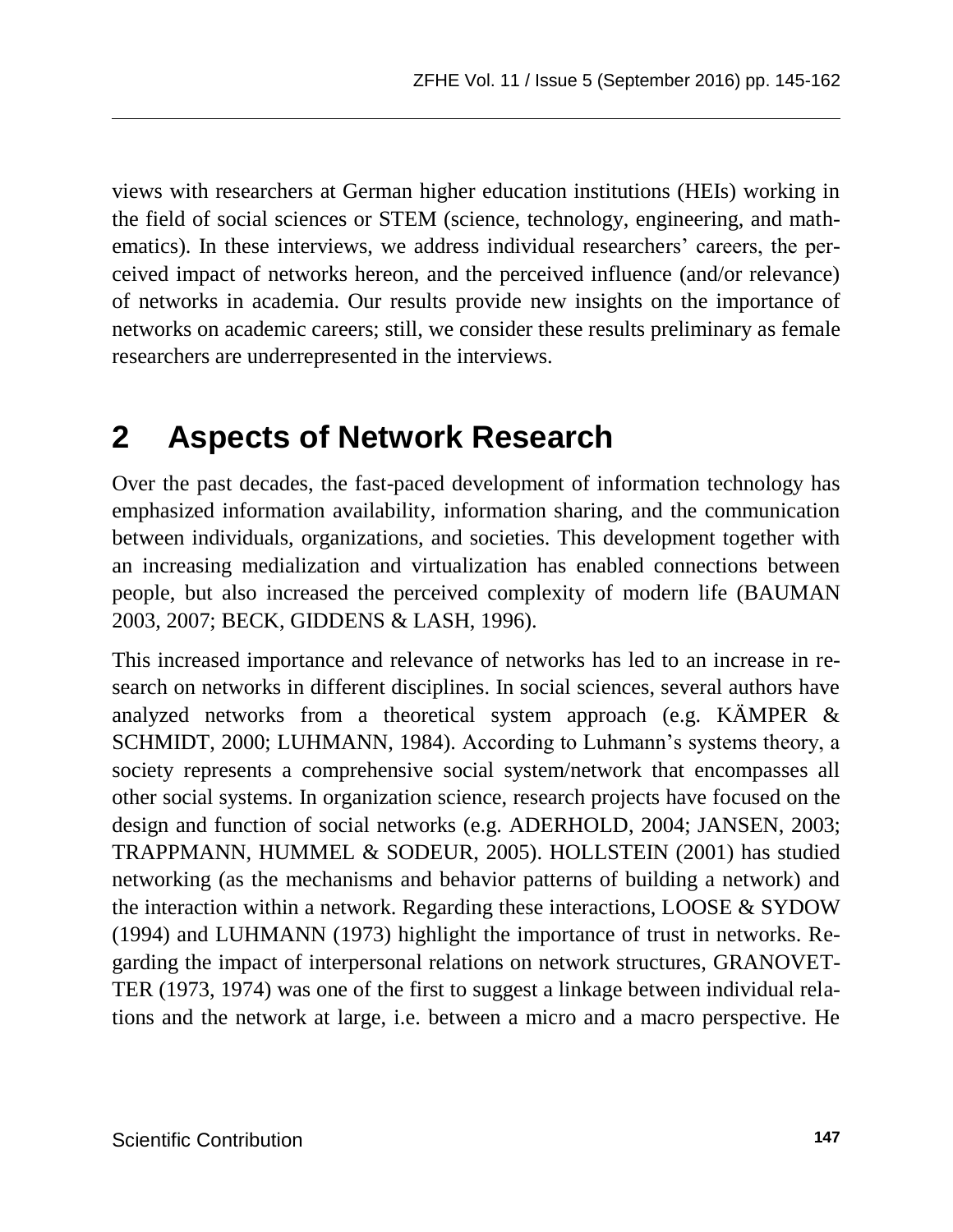focused on the influence of "weak ties", i.e. how the overlap between two individuals' networks varies with the strength of their interpersonal relation.

In the context of academia, these research questions apply similarly. Roxå and Mårtensson have analyzed networks in an academic context. The authors thereby focus on the teaching and learning culture at universities (ROXÅ & MÅRTENS-SON, 2009, 2011). In a subsequent article, Roxå and Mårtensson highlight the impact of microculture on informal learning in local higher education workplaces (ROXÅ & MÅRTENSSON, 2015).

When assuming networks to facilitate research and innovation, a new challenge for HEIs lies in the active encouragement and facilitation of network creation and interaction. This necessitates new forms of research management in international and/or interdisciplinary networks and new organizational designs for networking opportunities or formal networks like mentoring projects (e.g. BAUMANN, 2011).

These academic networks may provide vast opportunities for interdisciplinary research and the identification and analysis of intradisciplinary and interdisciplinary projects as networks encourage the exchange of ideas and methods within and between disciplines. This (simple) opportunity for exchange may lead to innovation in research questions, design and analyses, and thereby enhance interdisciplinary research in academia.

In our subsequent analysis, we classify networks as follows: Formal networks are those established in an institutionalized context like a professional institution / social-professional organization. In contrast, informal networks encompass personal contacts with friends and acquaintances. This differentiation between formal and informal networks is common in research literature (e.g. IBARRA, 1993). In addition, we use the term of "non-formal networks" for those networks that are in between formal and informal networks.

Formal networks encompass a multitude of relations between single participants (individuals and/or organizations); members of this formal network are generally assumed to be equals and to pursue the same (defined) goals. In the context of academia, a formal network may be identified via affiliation with an individual HEI,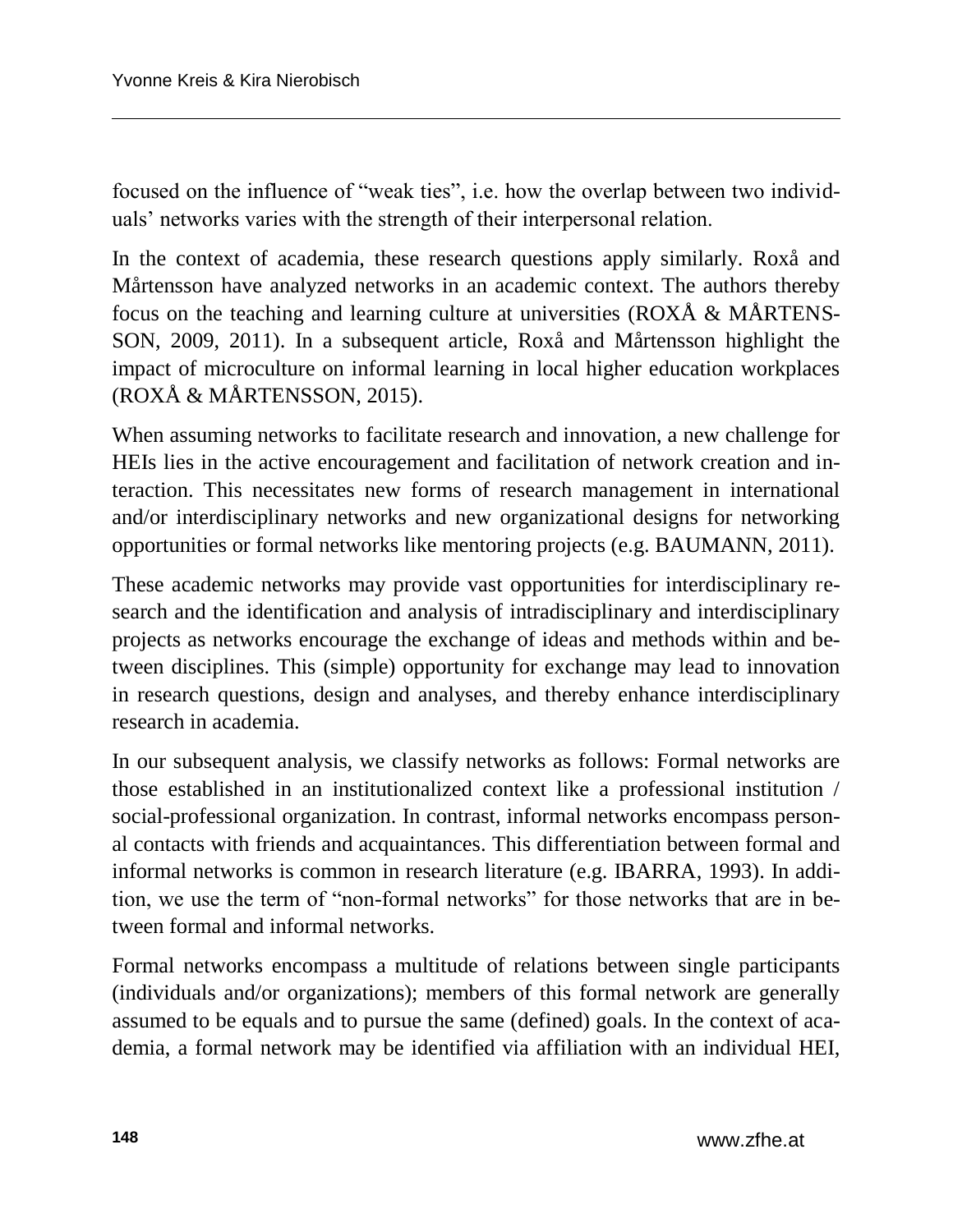school, and/or department. Informal networks are built on individual relationships in highly informal (private) interaction. These personal relations are established based on trust and empathy. They do not follow any formal design and/or structure and ultimately serve individual goals. Informal networks are characterized by interaction in a non-professional context (e.g. social activities). Non-formal networks are generally initiated in a formal setting, but provide opportunities for more informal interaction. In an academic context, brown bag seminars may be considered non-formal networks, in particular when these seminars are jointly held by different research groups and cover different, but (potentially) related topics.

### **3 Data & Methodology**

We conducted guided interviews on the topic of "networks & academic career" with researchers at German HEIs in spring 2015. Since interviews served as a pretest for a larger research project<sup>2</sup>, we focus on faculty at HEIs within the state of Baden-Wurttemberg, Germany. The sample of HEIs consists in almost equal parts of universities, universities of education, and universities of applied sciences.

To ensure the comparability of IPs in regard to their current academic position, we identified faculty members employed at HEIs based on publicly available information (e.g. webpages). We conduct 20 interviews: 4 with researchers in the social sciences and 16 with researchers in STEM. We identify IPs by the following codification: the abbreviation IP for interview partner is followed by the letters SOC for social sciences or STEM for science, technology, engineering, and mathematics, followed by a number identifying the respective subject.

IPs are between 33 and 55 years old; most of them hold tenured positions. We interviewed two female and two male researchers from the social sciences; study

l

<sup>&</sup>lt;sup>2</sup> The comparative study represents a pre-test for a larger project on "academic networks  $\&$ careers". Therein, guided interviews and social networks analysis are conducted within two disciplines of the social sciences.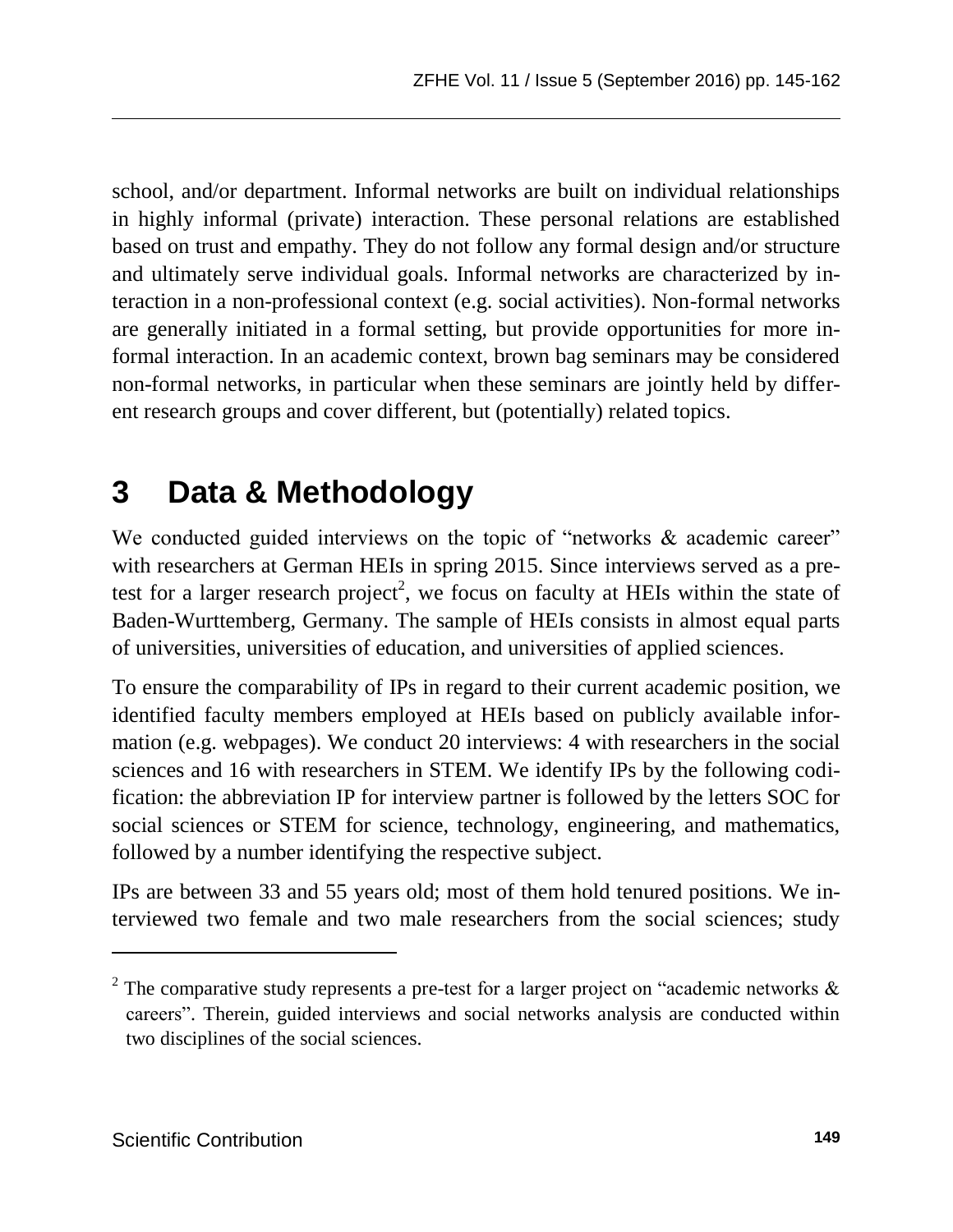participants from STEM are all male. We are aware of a gender imbalance in our sample of IPs. However, we were unable to conduct interviews with female tenured STEM faculty in the area. This gender imbalance may lower the generalizability of results.

We conduct semi-standardized guided interviews and analyze these in a qualitative content analysis according to MAYRING (2002). The interview design focuses on the central role of networks within HEIs and specifically for academic careers. In addition, we address the active formation and design of these networks in interviews and ask IPs to tell us about their individual networks, the perceived value, access to and communication within their networks.

For content analysis of interviews, we initially deducted categories from the literature (deductive method). As interviews revealed additional aspects and categories, we added these new categories to the interview guide (inductive method). For example, IP STEM 1 also addressed social media: "When you are talking about networks like Facebook, you will not find me there" (ll. 176-178). We subsequently added this aspect of social media networks as a category to the interview guide and explicitly addressed it in content analysis. Hence, we applied a deductive-inductive method (GLÄSER & LAUDEL, 2013, 2009).

MAYRING (2010) and KUCKARTZ (2012) highlight the foundation of qualitative content analysis methods in hermeneutics. In our context, we utilize qualitative content analysis as a method to describe and interpret the most relevant interview parts. We first identify the most relevant content as categories and then assign interview parts to these categories (SCHREIER, 2014).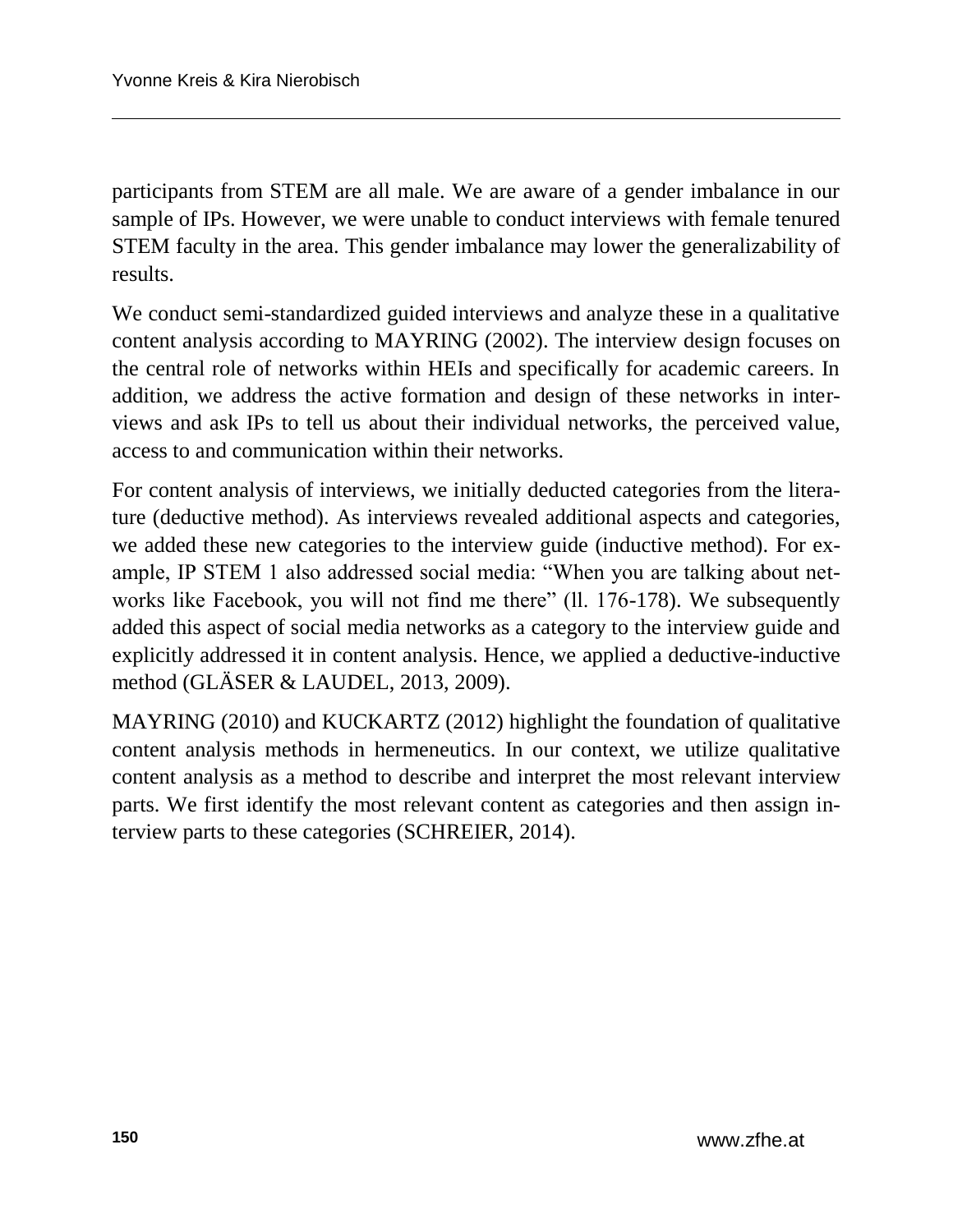### **4 Results**

### **4.1 Network & Career**

In each interview, the IPs are first asked to briefly describe their (academic) career. All IPs confirm a strong positive impact of networks on their academic careers. Networks are perceived as opportunities to meet colleagues and practitioners and to grant access to individual opportunities. IP SOC 1 explains that networks play a major role in the current academic position, e.g. publications, course design, academic societies, etc. IP SOC 1 considers being up to date with the latest developments in the field as a crucial necessity for career advancement and places a high information utility on being part of the larger academic network (IP SOC 1, ll. 319- 327).

In academic settings, networks seem to fulfill several functions: on the one hand, they serve as knowledge areas within and for individual disciplines. These knowledge areas enable and enhance the exchange of knowledge and expertise, the dissemination of (recent) research, and the development and discussion of new research questions and ideas (IP STEM 4, ll. 83-87). On the other hand, networks also serve as "insider knowledge areas", as members share their experiences within academia, the so-called unwritten rules that underlie the profession. This shared knowledge not only generates an exclusivity within the network and separates it from non-network members, but also helps to establish a common etiquette and dictum for the discipline. The socialization within and through networks then enables junior members to develop an academic habitus that reflects and furthers their integration within academia.

The face to face contact (opportunities) within networks are generally perceived as crucial, as they allow access to joint research projects and career offers. Optimal career advancement is seen in a combination of profound academic qualification, supportive and supporting contacts including professional and/or personal networks (e.g. IP STEM 7). In this regard, IP STEM 10 (ll.35-40) states that the importance of acquaintances, in the sense of knowing someone, who then makes the connec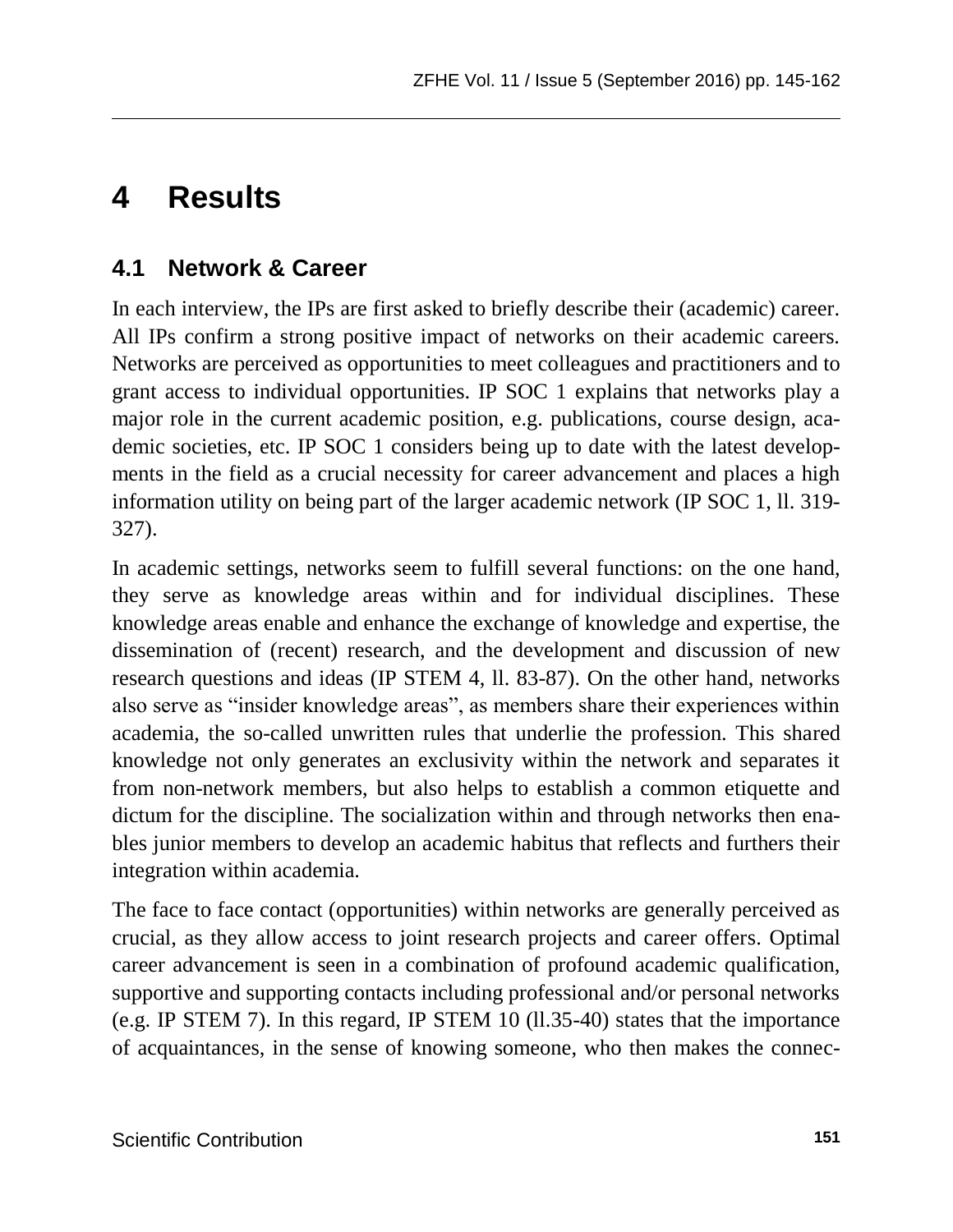tion with someone else, who is either a good match or looking for one's specific qualifications. In addition to any qualification, knowing someone is important, but so is knowing someone who is actually willing to open their own network and to make connections and/or share experiences. Thus, knowing an (active) mentor is highly advantageous for career advancement.

These insights on the relation between networks and careers in academia may also present a new perspective on gender (in)equality. When female researchers have less access to and less interaction within academic networks, this may present a significant impediment in their academic career. Thus, network design and network access for female researchers may be a suitable tool for increasing the number of female professors. Additional research on network design to enhance the participation of female members is strongly suggested, yet beyond the scope of this paper.

#### **4.2 Network Access**

The access to a network is generally provided through the support of a current network member, who is willing to introduce the individual into this new social group/network and to play a central part in the integration and socialization within the network (VAN GENNEP, 1986). In this context, the term "gatekeeper", as introduced by STRUCK (2001), applies. A gatekeeper is not only a supporter in the process of socialization within the network, rather a gatekeeper is a key person with strong ties within the network and, in addition, with decision authority regarding the intermediation between (outside) individuals and the network itself.

The relevance of gatekeepers for joining a network and their thus crucial role in career advancement is stated by IPs in different fields. For example, IP SOC 2 (ll. 83-89) mentions in the context of network access that "one always needs a key person to get in. Sometimes access is regulated via a formal membership (i.e. that one needs to become a member of a special section or group) that may also include the payment of membership dues. But often one is simply suggested for membership by one of the current members, maybe because of a prior interaction, a research talk, etc. I believe these central players to be very important." In this con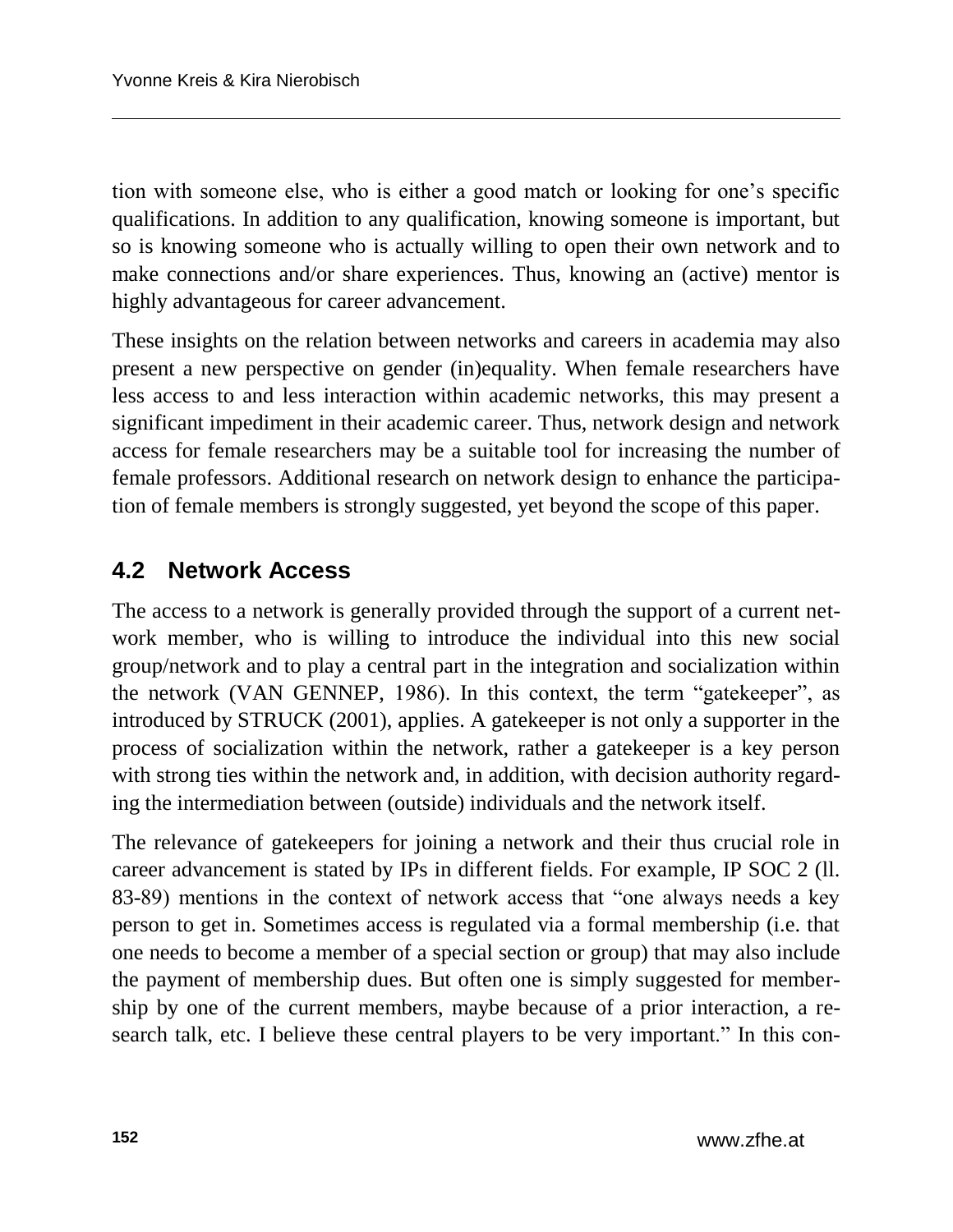text, gatekeepers not only assist in the transition process, but serve as companions in the sense of mentors (LÖDERMANN, 2013; SCHLÜTER, 2010).

For most IPs, their PhD advisors (and other (senior) network members) took on a mentoring role, introduced them to networks, and also opened the gates to their individual network. IP STEM 1 (ll. 96-100) strongly values the inspiration from these mentors as crucial for personal career advancement. Further explaining that throughout the career, "there were always supporters serving as sources of inspiration, who asked me to consider other directions, other projects, and who also encouraged me to take the necessary steps [for career advancement] …" IP STEM 1 (ll. 185-188) remembers in particular: "One colleague allowed me to tag along and introduced me to his network. He must have been some 20 years older than me, and he soon retired. He was really crucial for my career, as he introduced me to academic circles that I am still a part of today."

The influence of these mentors (or key network participants) can be identified on (at least) three layers: first, they support network entrance itself and the passage from non-member to member, i.e. they introduce younger colleagues to and within the network, make connections, communicate the respective network culture and etiquette. Second, they embody the influence of networks on career advancement and further the idea of networks and networking by their own actions. Third, they are perceived as valuable sources of inspiration, as these mentors enhance (in same cases even demand) active participation of all members and thereby create an environment supportive to the exchange of ideas, discussions, experiences, and reflections within this exclusive network. Hence, mentors and key network participants facilitate access not only to an individual network, but to the microculture of their discipline.

#### **4.3 Network Function**

Since all IPs explicitly state the positive impact of networks on their individual careers, it is now interesting to see how networks function. All IPs consider the interpersonal relations within a network as the most important, crucial factor.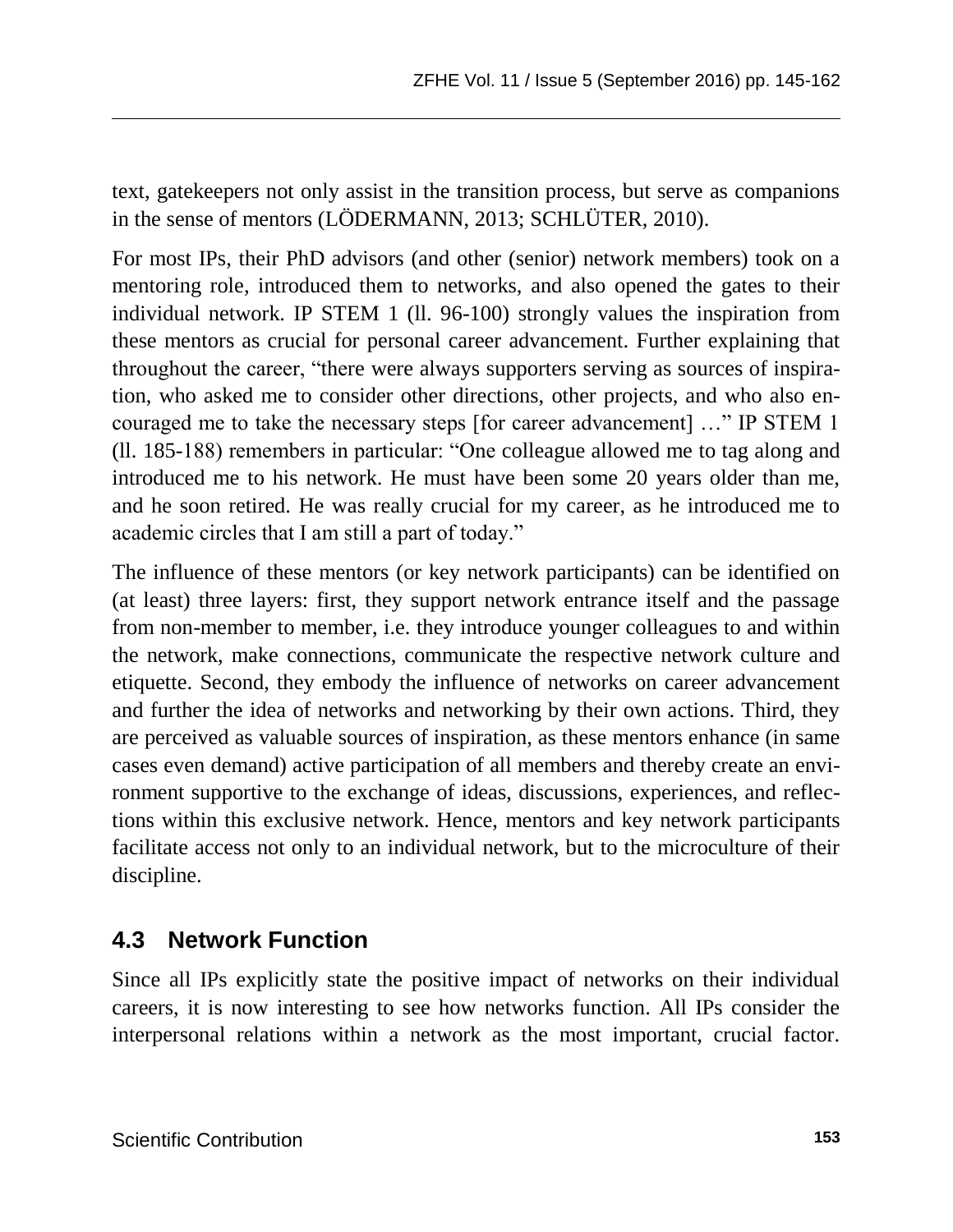These relations are considered to be the "glue" holding the network together. As long as there is interpersonal relation, the network will preserve any differences between individual members. These interpersonal relations are built on and characterized by honesty, trust, reliability, and responsibility, in addition to continuity and authenticity (e.g. IP STEM 9).

Networks are strongly characterized by these long-lasting (interpersonal) relations. This may explain why several IPs perceive that networks not only serve purely professional purposes, but also provide emotional support (e.g. IP SOC 2, ll. 506- 508). This aspect is highly evident in networks for doctoral students, as they aim at providing doctoral students from different disciplines an opportunity to share their experiences and to support each other during the pursuit of their PhD (outside of any purely topic-specific issues).

Networks also serve as normative transmitters of (discipline-specific) culture. They spread professional approaches, theories, and ethics; they generate scientific discourse and generate a discipline culture. This includes the perception of and attitude towards high workloads in academia. IP SOC 4 (ll. 114-122) allows us some insights on this matter when joining a network (e.g. a research group) where all of the members show a specific work attitude, one automatically adapts. If it is the norm to have a part-time contract for several years (while writing the PhD dissertation) and it is the norm to not take any vacation time for years, then one adapts to these rules, and they become one's own (according to IP SOC 4).

Many IPs state that while formal networks may be established in different settings and for different purposes, the depth of the network relation is often influenced by the respective interpersonal relations of network members. This interplay of formal and informal network structures also becomes evident when considering a HEI as a network; formal networks are, for example, evident in the overall organizational structure of a HEI in different departments and schools. In addition, the opportunities to interact across these classic organizational boundaries are seen in social and/or university-wide events.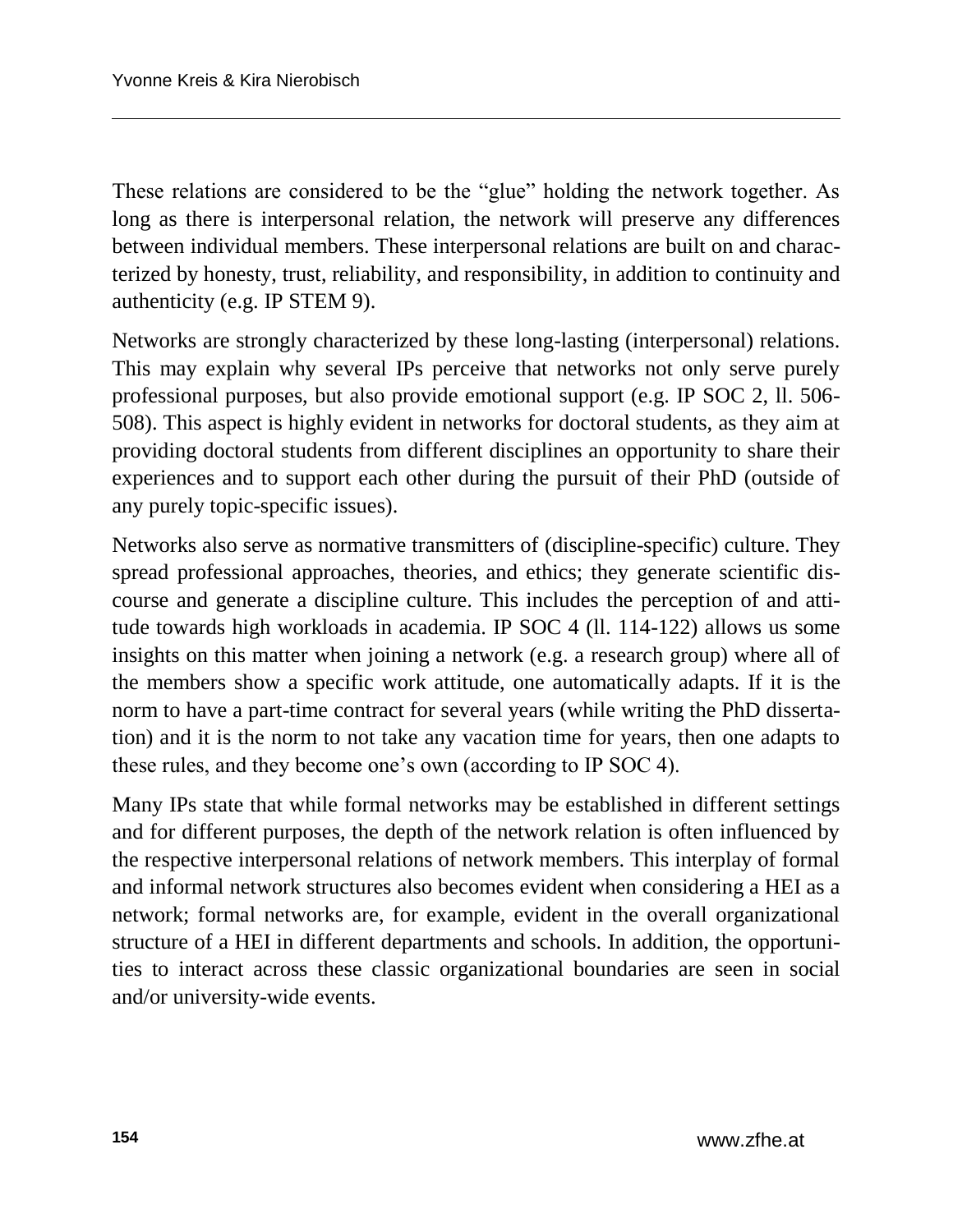Furthermore, several IPs have formed non-formal networks. These were most often initiated by joint research topics or interactions outside of the profession. Nonformal networks have a strong foundation on interpersonal relations (e.g. similar, compatible character traits) and focus on a joint project (e.g. publication). Yet, in contrast to formal networks, the initial interaction occurred outside the profession, and the interpersonal relations are emphasized.

### **4.4 Network Relations**

The aspects of relation and connection between members of a network is built on an implicit sense of responsibility and reliability (IP SOC 4, ll. 362-368). The reciprocal exchange relies on an inherent balance of give and take. This balance needs to be established on the macro- and the micro-level, i.e. within the network at large and for each individual member. To achieve this balance, networks (often implicitly) establish guidelines and/or an etiquette for initial inquiries between network members.

IP SOC 4 (ll. 362-368) takes a very pragmatic view on networks by stating that "the mutual support is an obvious part of networks. Yet, when asking for help on a specific issue, one should also make a similar to offer to help in exchange." Hence, the network function itself, as stated by IP SOC 4, is reduced to an exchange economy: One helps the other, if (and only if) the other is willing to make some contribution and/or offer help on another issue. IP SOC 4 continues that since all network members have limited resources (e.g. time), one actually needs to rely on such exchanges of limited resources. Moreover, IP SOC 4 perceives this exchange concept not as a weakness, but as a strength of networks, as the idea of mutual exchange fosters the commitment to and within the network.

While IP SOC 4 shows a very pragmatic and almost clinical approach, other IPs like IP STEM 1 (ll. 371-378) strongly negate this position. They perceive a purely factual level of interaction within networks as an illusion and instead once more highlight the importance of interpersonal relations as the foundation for any interaction and exchange within the network. In this regard, IP STEM 1 is strongly in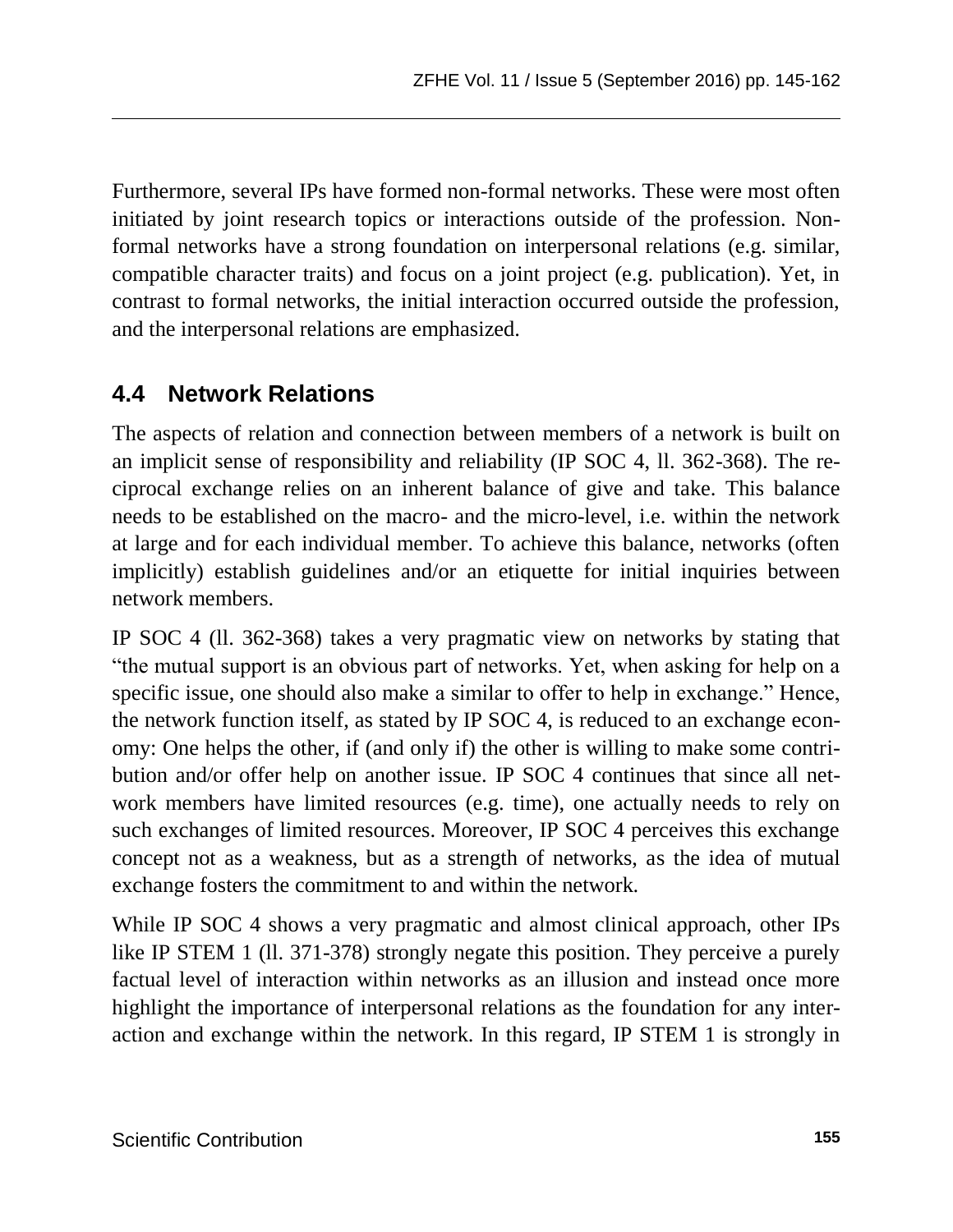favor of an interpersonal level of interaction within networks, even stating that a network as relations on a purely factual level without any emotional components is unthinkable. For IP STEM 1, the emotional level is part of any interaction. IP STEM 1 goes even further by saying that a network cannot function without interpersonal relations regardless of the level of professional interaction on a factual level.

This is also in line with most IPs highlighting the influence of emotions on network functions. Feelings of sympathy or antipathy cannot be ignored within network relations, in particular as any networking is voluntary. Yet, all IPs also show a strong willingness to engage in networks and further show an openness towards new network members. Our IPs imply a feeling of indebtedness to the network; they state that since they profited from the network during their career, they now make their expertise available to younger researchers, so that they can make a similar positive experience (e.g. IP STEM 4, ll.339f).

In this regard, it seems like an inter-generational contract within the research community that those who received support from the network in the past are now paying it back. Network culture is thus not only the external view on networks and how they might benefit academic careers. Rather network culture serves to transmit sociocultural disciplinary norms to junior researchers.

### **5 Discussion**

The analysis of 20 interviews with researchers at German HEIs confirms a (perceived) positive impact of networks on academic career advancement and career paths. Yet, IPs perceive formal and informal networks quite differently. As explained in sections 4.3 and 4.4, most researchers consider (strong) interpersonal relations a pre-requisite to openly share their own experiences and also resources (e.g. time, inside knowledge). Hence, formal networks can only be a starting point. The non-formal and informal network opportunities ultimately determine the success or failure of any network.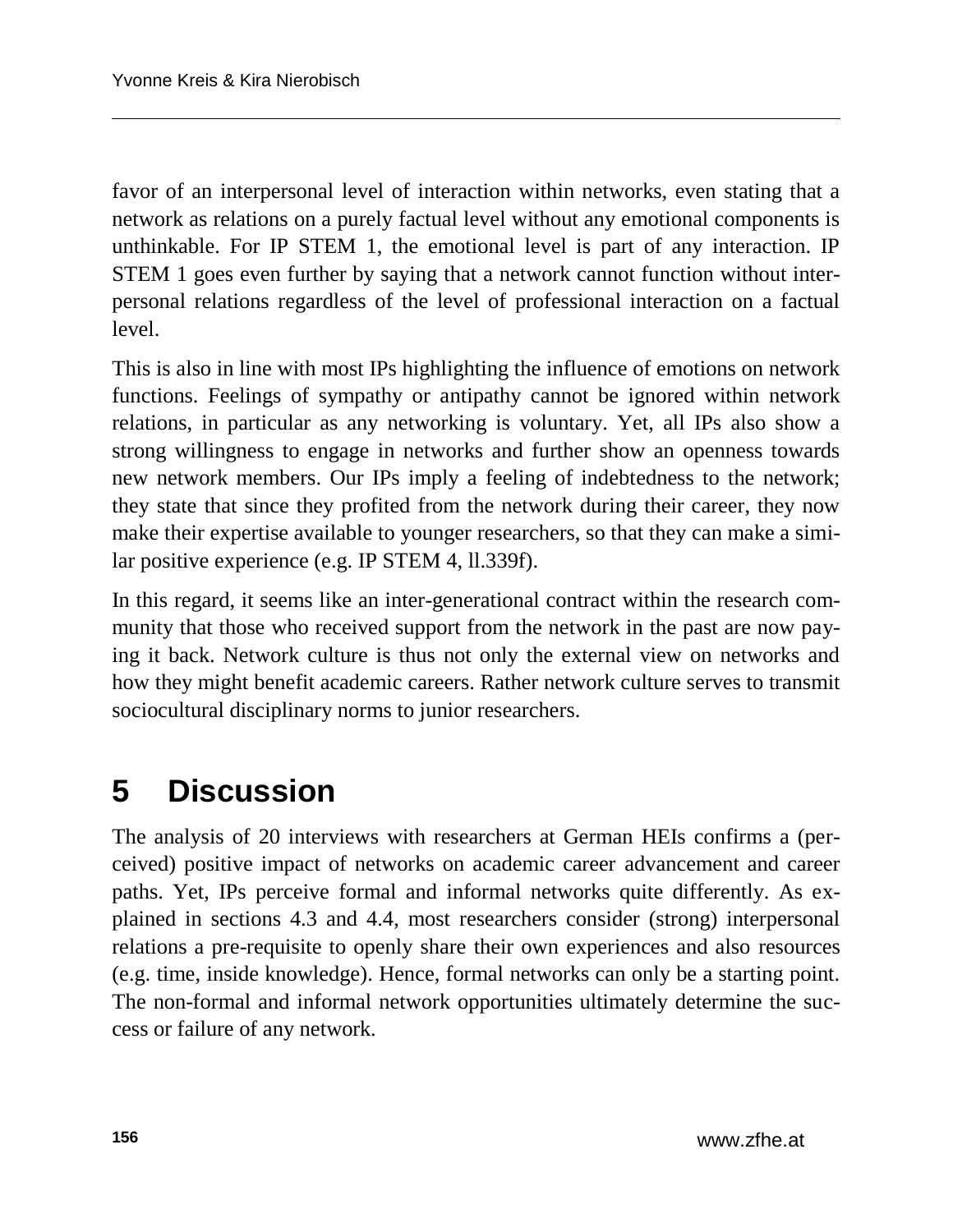These results are in line with prior work by Roxå and Mårtensson, who describe smaller and more densely interconnected clusters within a larger academic network: "Academics do form clusters where the links are stronger, and they orient themselves towards a wider community to which they have weaker links." (ROXÅ & MÅRTENSSON, 2011, p. 102). Moreover, our interviews confirm an intergenerational contract within the research community, as previously suggested by ROXÅ & MÅRTENSSON (2011, p. 102): "In research, senior members act as hubs providing their personal network to be utilized as bridges to a much larger network, for the benefit of younger researchers."

# **6 Implications for Higher Education Institutions**

While individual researchers form these networks, HEIs can contribute to their success by providing a suitable setting for network activities. Based on our results, HEIs should emphasize the implementation of non-formal networks and comparatively informal networking opportunities between different departments and/or even all researchers at the HEI. These non-formal networking opportunities would facilitate the socialization of new and/or junior researchers within the HEI and thereby strengthen the HEI's (corporate) identity.

Moreover, our results show that these non-formal setups with a stronger focus on personal relations between network members truly enable new and innovation research cooperation and lead to interdisciplinary research projects. Considering the strong emphasis on interdisciplinary work, an increase in innovative interdisciplinary research may positively influence a HEI's own reputation. Thus, HEIs have an inherent incentive to support and foster non-formal network structures.

Against the background of the developments in information technology, it is important to note that our results indicate a comparatively low value for social media networks. All IPs that mention social media networks perceive these quite negatively. While they acknowledge the necessity to be visible in online networks, IPs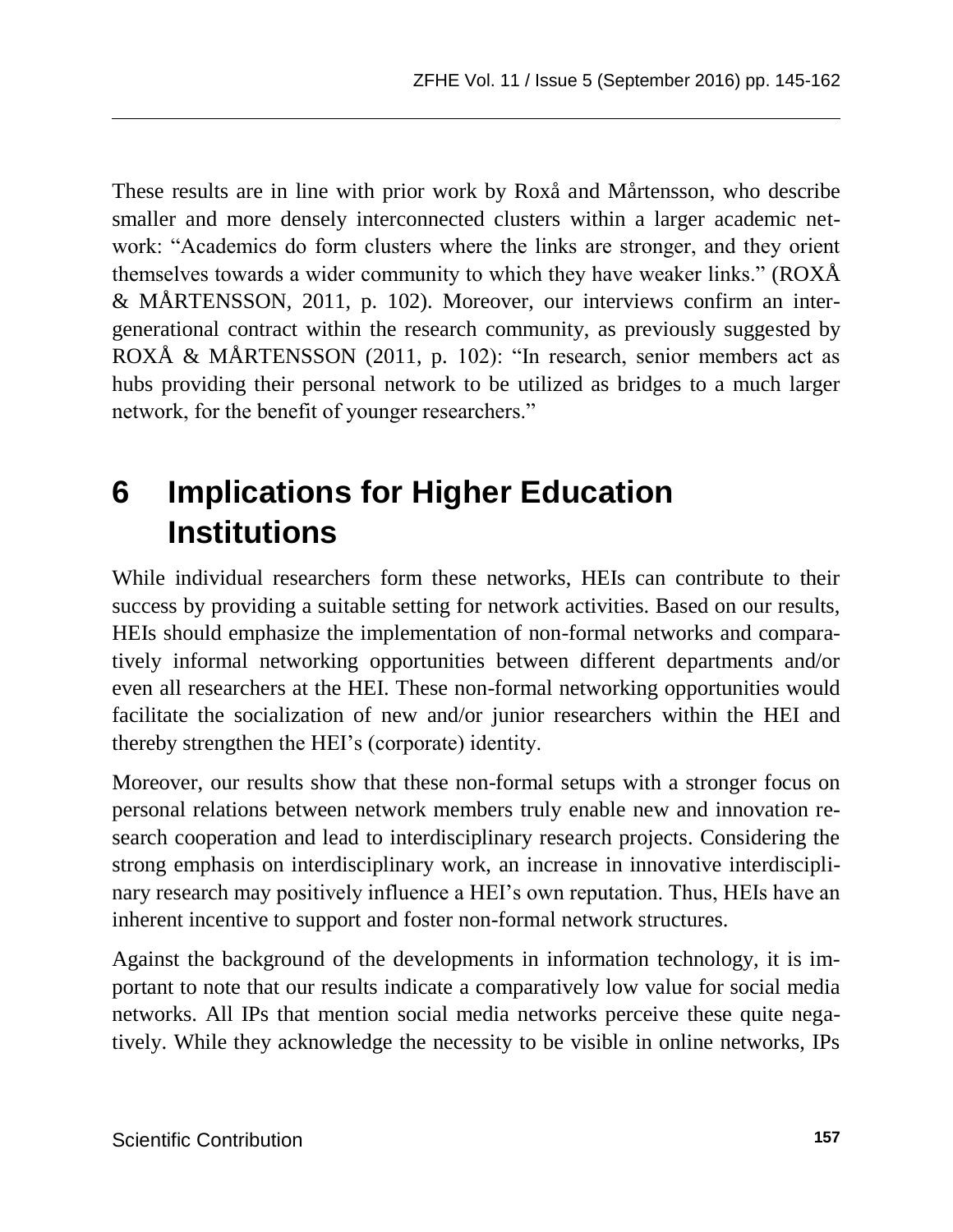are unwilling to actively participate in these as the personal relations are absent. Thus, HEIs should not consider these networks as important tools for communication (and interaction) between researchers. Moreover, HEIs should not overextend their (monetary and/or personnel) resources for social media networks.

# **7 Conclusion**

This paper sheds light on the perception of academic networks in academia and its impact on careers. We document the strong importance of interpersonal relations for successful networking and networking activities and thereby highlight the importance of non-formal and/or informal networking opportunities. In addition, a positive attitude towards networks and network activities is highly relevant. Based on our interviews, this network attitude is founded on a curiosity for (research) questions beyond discipline specific topics, a willingness to exchange ideas, and also a willingness to establish new relations. Interestingly, members who received the benefits of network interactions in the past seem to have an inherent willingness to provide similar opportunities to the next generation of researchers. This intergenerational interaction in networks enables the transmission of (disciplinary) culture and the formation of an academic identity within a discipline.

### **8 References**

**Aderhold, J.** (2004). *Form und Funktion sozialer Netzwerke in Wirtschaft und Gesellschaft. Beziehungsgeflechte als Vermittler zwischen Erreichbarkeit und Zugänglichkeit*. Wiesbaden: VS Verlag.

**Bauman, Z.** (2003). *Flüchtige Moderne*. Frankfurt/Main: Suhrkamp.

**Bauman, Z.** (2007). *Leben in der flüchtigen Moderne*. Frankfurt/Main: Suhrkamp.

**Baumann, B.** (2014). "Dazwischen kann man durchfallen". Mentoring und Networking – erfolgreiche Instrumente im Übergangsmanagement. In A. Ahlers-Niemann, & E. Freitag-Becker (Eds.), *Netzwerke – Begegnungen auf Zeit.*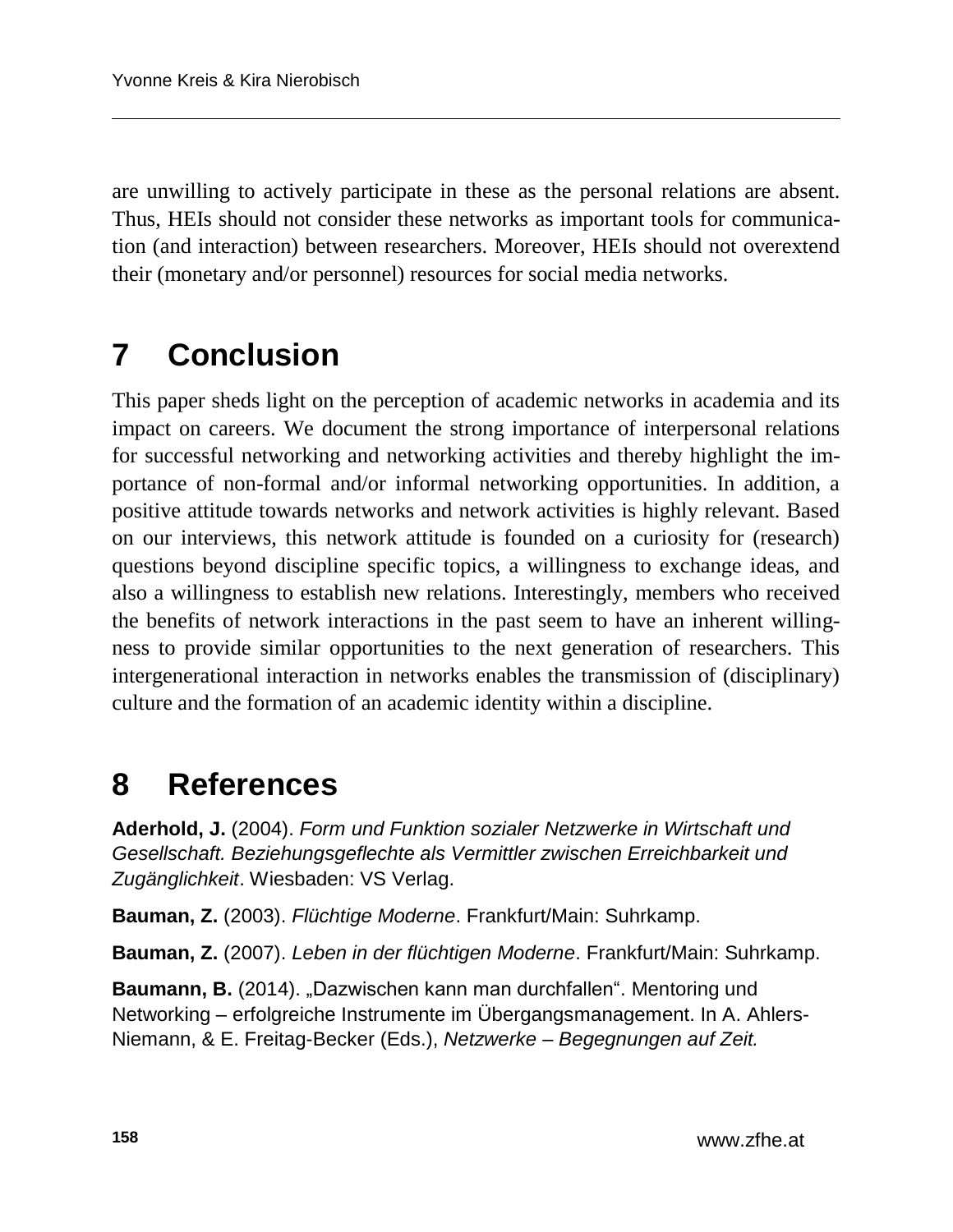*Zwischen Uns und Ich* (pp. 127-143). Bergisch-Gladbach: EHP-Verlag Andreas Kohlhagen.

**Beck, U., Giddens, A., & Lash, S.** (1996). *Reflexive Modernisierung. Eine Kontroverse*. Frankfurt/Main: Suhrkamp.

**Becker, T., Dammer, I., & Howaldt, J.** (Eds.) (2011). *Netzwerkmanagement. Mit Kooperation zum Unternehmenserfolg*. Berlin, Heidelberg: Springer.

**Bragg, A. K.** (1976). *The Socialization Process in Higher Education*. Washington, D.C.: American Association of Higher Education.

**Castells, M.** (1996). *The Rise of the Network Society. The Information Age: Economy,Society, and Culture Vol. I*. Malden, MA: Blackwell.

**Dollhausen, K., Feld, T., & Seitter, W.** (Eds.) (2013). *Erwachsenenpädagogische Kooperations- und Netzwerkforschung*. Wiesbaden: Springer VS.

**Feld, T.** (2011). *Netzwerke und Organisationsentwicklung in der Weiterbildung (Theorie und Praxis der Erwachsenenbildung)*. Bielefeld: wbv.

**Gläser, J., & Laudel, G.** (2009). *Experteninterviews und qualitative Inhaltsanalyse*. Wiesbaden: Springer VS.

**Gläser, J., & Laudel, G.** (2013). Life with and without coding: Two methods für early-stage data analysis in qualitative research aiming at causal explanations. *Forum: Qualitative Social Research, 14*(2), Art. 5.

**Granovetter, M. S.** (1973). The Strength of Weak Ties. *American Journal of Sociology, 78*(6), 1360-1380.

**Granovetter, M. S.** (1974). *Getting a Job. A Study of Contacts and Careers*. Chicago: The University of Chicago Press.

**Hollstein, B.** (2001). *Grenzen sozialer Integration. Zur Konzeption informeller Beziehungen und Netzwerke*. Opladen: Leske und Budrich.

**Holzer, B.** (2010). *Netzwerke*. Bielefeld: Transcript Verlag.

**Ibarra, H.** (1993). Personal Networks of Women and Minorities in Management. A Conceptual Framework. *Academy of Management Review, 18*(1), 56-87.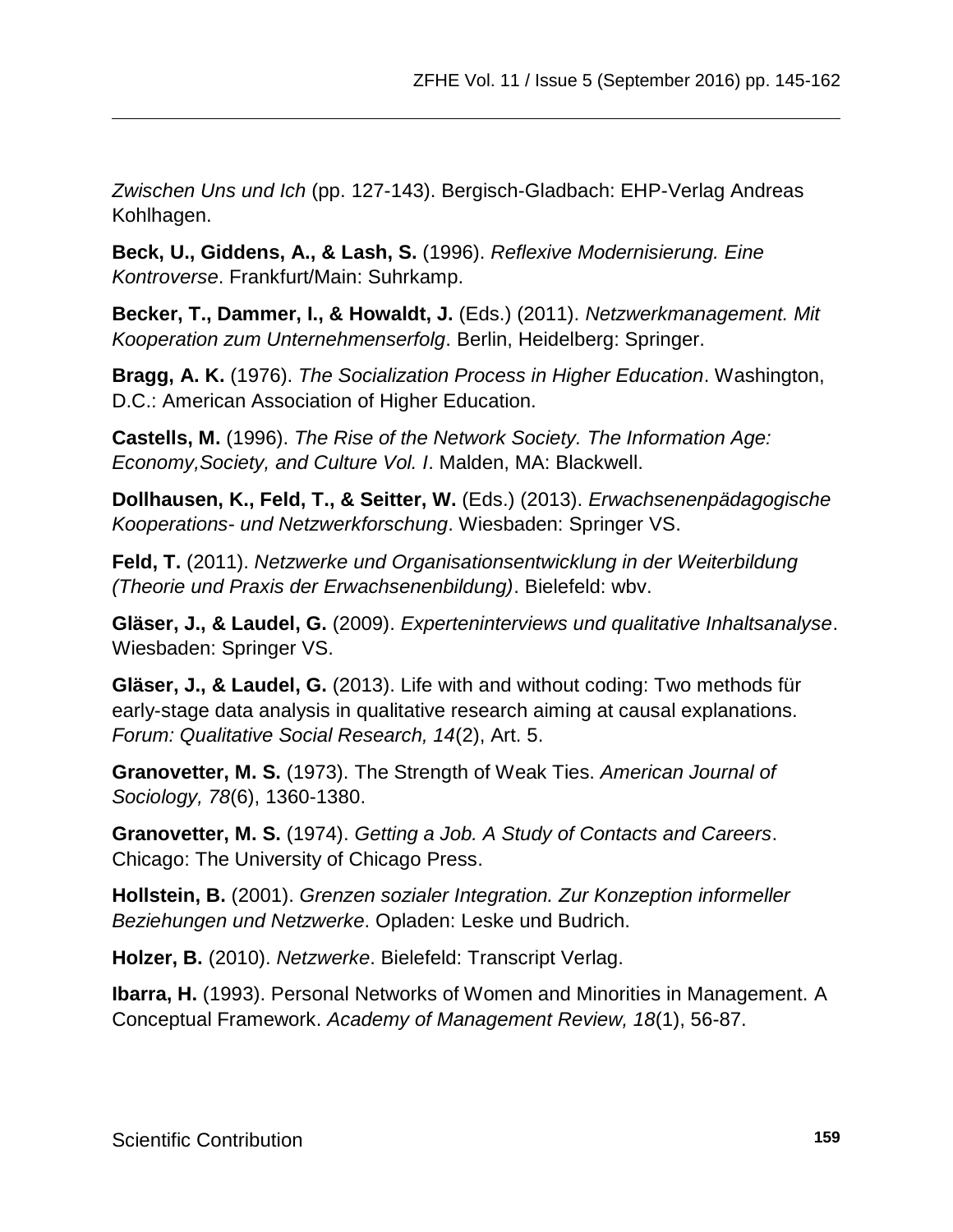**Jansen, D.** (2003). Netzwerkansätze in der Organisationsforschung. In J. Allmendinger, & T. Hinz (Eds.), *Organisationssoziologie (Sonderheft 42 der Kölner Zeitschrift für Soziologie und Sozialpsychologie)* (pp. 88-118). Opladen: Westdeutscher Verlag.

**Kämper, E., & Schmidt, J. F. K.** (2000). Netzwerke als strukturelle Koppelung. Systemtheoretische Überlegungen zum Netzwerkbegriff. In J. Weyer (Ed.), *Soziale Netzwerke. Konzepte und Methoden der sozialwissenschaftlichen Netzwerkforschung* (pp. 211-235). München, Wien: Oldenbourg.

**Kuckartz, U.** (2012). *Qualitative Inhaltsanalyse. Methoden, Praxis, Computerunterstützung.* Weinheim: Beltz.

**Lödermann, A.-M.** (2013). *Das Mentoring Programm als soziales Lernarrangement im wissenschaftlichen Qualifikationsprozess. Ein Beitrag zur theoretischen Fundierung von Mentoring Programmen.* Universität Augsburg (Dissertation).

**Loose, A., & Sydow, J.** (1994). Vertrauen und Ökonomie in Netzwerkbeziehungen. In J. Sydow, & A. Windeler (Eds.), *Management interorganisationaler Beziehungen* (pp. 160-193). Opladen: Westdeutscher Verlag.

**Luhmann, N.** (1973). *Vertrauen. Ein Mechanismus zur Reduktion sozialer Komplexität.* Stuttgart: Enke Verlag.

**Luhmann, N.** (1984). *Soziale Systeme. Grundriss einer allgemeinen Theorie*. Frankfurt/Main: Suhrkamp.

**Mårtensson, K.** (2014). *Influencing Teaching and Learning Microcultures. Academic Development in a Research-Intensive University*. Lund: Lund University.

**Mayring, P.** (2002). *Einführung in die Qualitative Sozialforschung*. Weinheim: Beltz.

**Mayring, P.** (2010). Qualitative Inhaltsanalyse. In G. Mey, & K. Mruck (Hrsg.), *Handbuch Qualitative Forschung in der Psychologie* (pp. 601-613). Wiesbaden: Springer VS.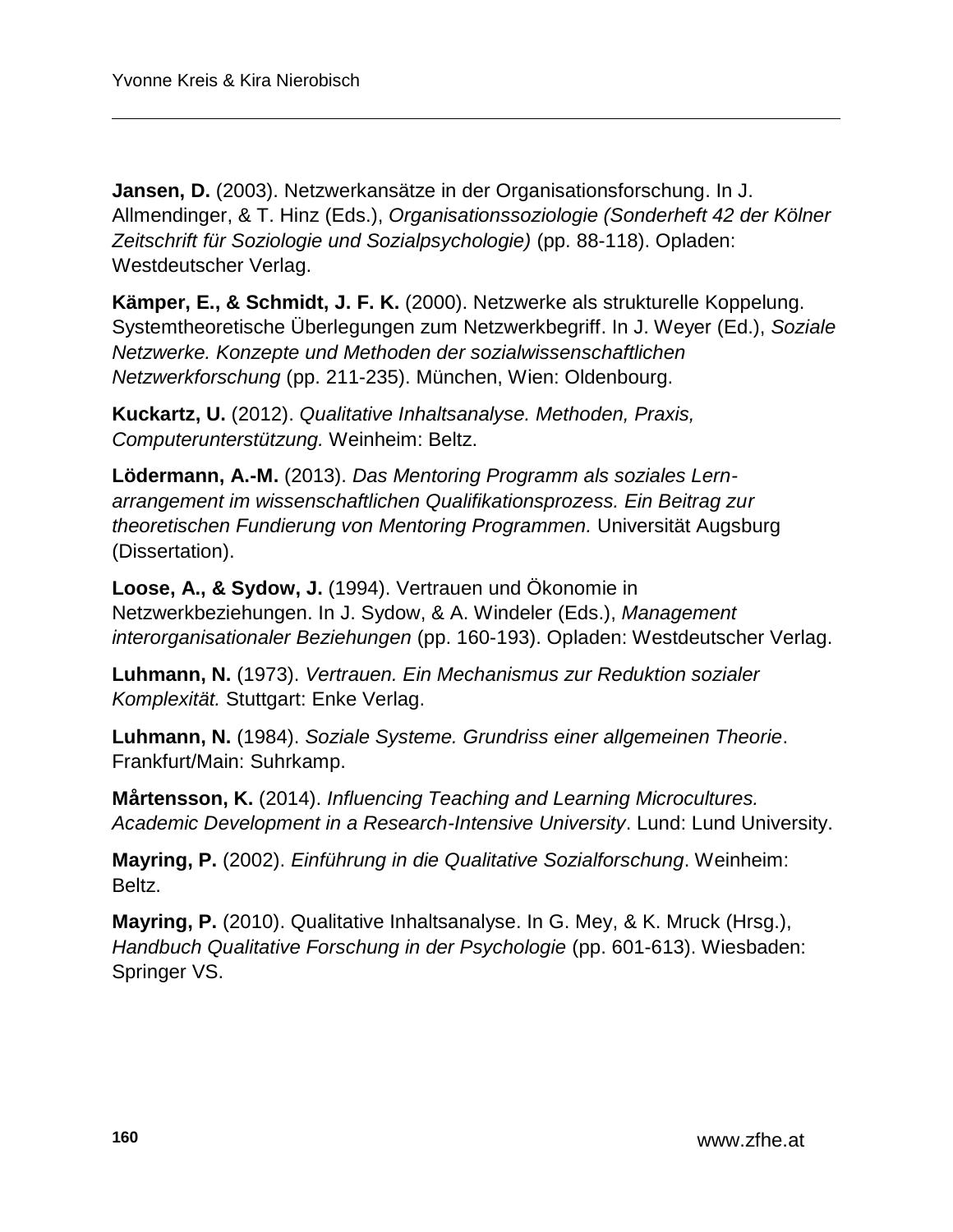**Quilling, E., Nicoline, H., Graf, C., & Starke, D.** (2013). *Praxiswissen Netzwerkarbeit. Gemeinnützige Netzwerke erfolgreich gestalten*. Wiesbaden: Springer VS.

**Roxå, T., & Mårtensson, K.** (2009). Significant Conversations and Significant Networks – Exploring the Backstage of the Teaching Arena. *Studies in Higher Education, 34*(5), 547-559.

**Roxå, T., & Mårtensson, K.** (2011). Understanding and Influencing Teaching and Learning Cultures at University: A Network Approach. *Higher Education, 62*(1), 99-111.

**Roxå, T., & Mårtensson, K.** (2015). Microcultures and Informal Learning: A Heuristic Guiding Analysis of Conditions for Informal Learning in Local Higher Education Workplaces. *International Journal for Academic Development, 20*(2), 193-205.

**Schlüter, A.** (2010). Mentoring. In A. Schlüter (Ed.), *Bildungsberatung. Eine Einführung für Studierende* (pp. 101-106). Opladen: Barbara Budrich.

**Schreier, M.** (2014). Varianten qualitativer Inhaltsanalyse: Ein Wegweise im Dickicht der Begrifflichkeiten. *Forum: Qualitative Social Research, 15*(1), Art. 18.

**Struck, O.** (2001). Gatekeeping zwischen Individuum, Organisation und Institution. Zur Bedeutung und Analyse von Gatekeeping am Beispiel von Übergangen im Lebenslauf. In L. Leisering, R. Müller, & K. F. Schumann (Eds.), *Institutionen und Lebensläufe im Wandel. Institutionelle Regulierungen von Lebensläufen* (pp. 29- 54). Weinheim: Juventa.

**Trappmann, M., Hummel, H., & Sodeur, W.** (2005). *Strukturanalyse sozialer Netzwerke. Konzepte, Modelle, Methoden*. Wiesbaden: Springer VS.

**Van Gennep, A.** (1986). *Übergangsriten (Les rite de passage).* Frankfurt/Main: Campus Verlag.

**Wohlfahrt, U.** (Ed.) (2006). *Netzwerkarbeit erfolgreich gestalten*. Bielefeld: Bertelsmann Verlag.